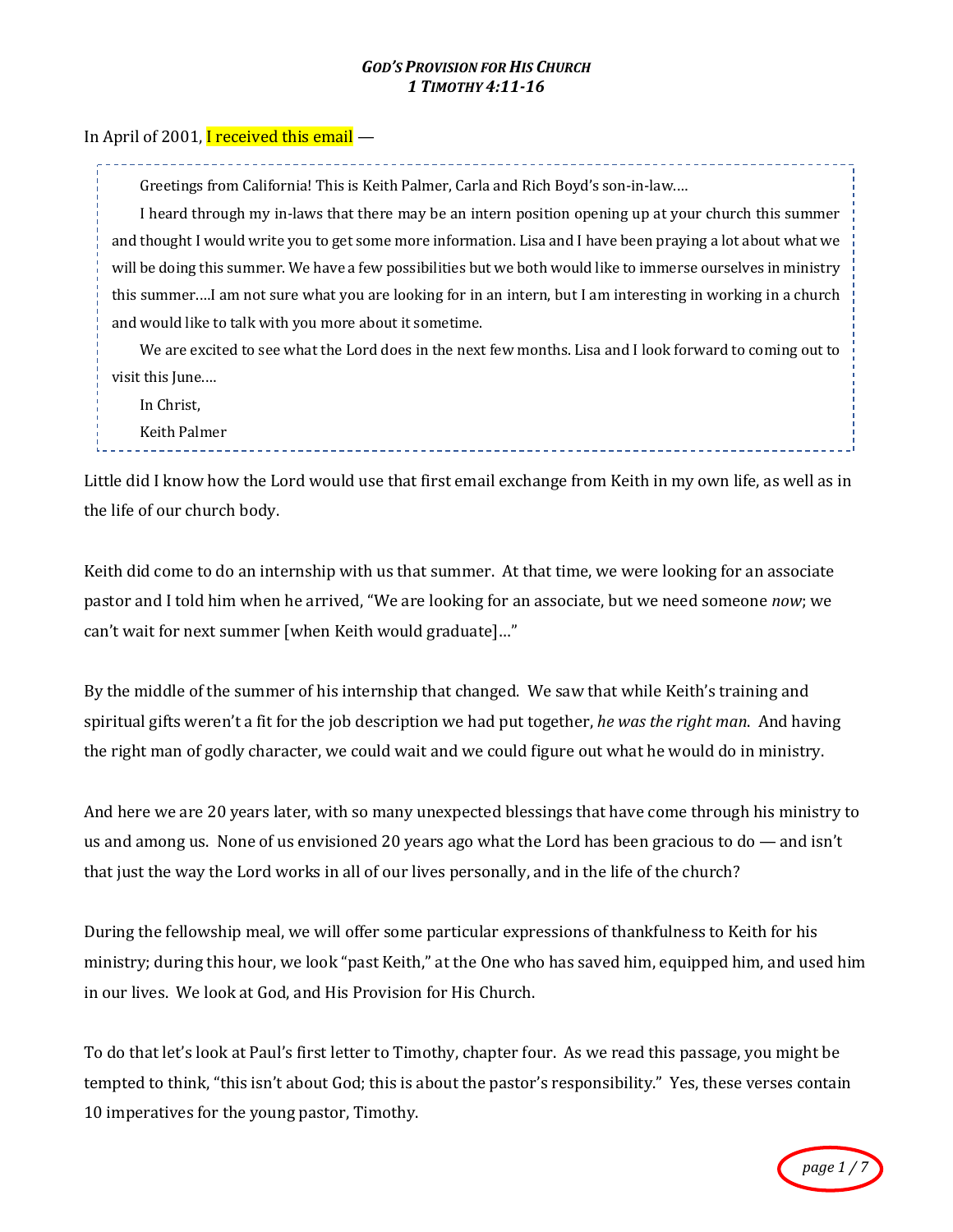But even while we see the responsibility of the pastor, we also see the provision of God in three ways:

- While these commands are Timothy's responsibility, we understand that whenever God gives a command, He also gives ability to fulfill that command. He does not leave us powerless to be obedient to Him (which is something we learned in Romans 8, particularly **vv. 11, 31-32**). [There is also an allusion to this reality in the middle of this passage.]
- In another letter to the same church, Paul says that "pastor" is not just a role someone fills in the church, but pastors and elders are God's gift to the church  $-$  they are one of the ways God cares for us so that we will be equipped to serve each other  $(Eph. 4:11-12)$ .
- Additionally, Timothy had been given to the Ephesian church as a particular gift to that particular church (1 Tim. 1:2-3). *Timothy* was one of the instruments of God's grace to those believers.

So pastors and elders are a gift from God to us; in our context we can say that our elders (and deacons, and teachers, and all our other members) are a gift from God so that we can thrive spiritually.

As we make our way through this passage, we can use it in two ways: those who serve in capacities of leadership can be reminded of our calling and responsibility, and secondly, all of us can use it as a means of gratitude to God for His gracious provision of individuals and leaders for the care of our souls. He has given lavishly to us. He has not left us alone in our spiritual journey. We thank Him for His gifts.

**GIVE THANKS FOR THE FAITHFUL SHEPHERDS GOD HAS PLACED IN OUR CHURCH.** 

While there are ten commands in these verses, we want to turn those commands into occasions for rejoicing and gratitude for all those whom the Lord has placed in spiritual authority in our lives. Here are five objects of thanksgiving for faithful shepherds.

- **1.** Give Thanks for the **INSTRUCTION** of Faithful Shepherds (vv. 11, 13)
- 2. Give Thanks for the **EXAMPLE** of Faithful Shepherds (v. 12)
- **3.** Give Thanks for the **SPIRITUAL GIFTS** of Faithful Shepherds (v. 14)
- 4. Give Thanks for the **FAITHFULNESS** of Faithful Shepherds (vv. 15-16)
- 5. Give Thanks for God's **PARTICULAR** Gift to Grace Bible Church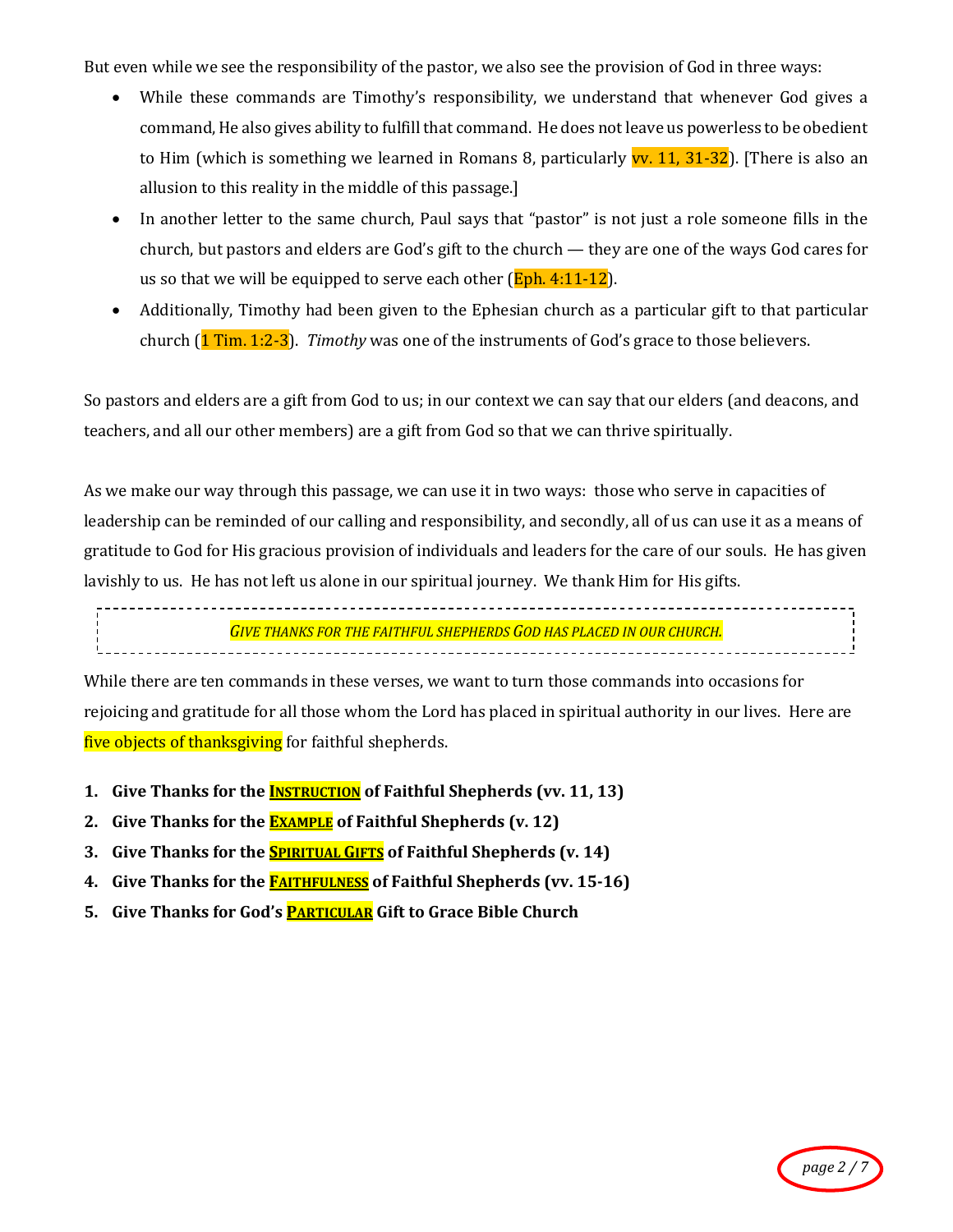#### **1.** Give Thanks for the **INSTRUCTION** of Faithful Shepherds (vv. 11, 13)

- The first two imperatives for Timothy are in this verse: *prescribe and teach.* Similarly, he will say in v. 13 to *give* attention to the public reading of Scripture.
	- To **prescribe** is to teach with authority there is an exhortational component to preaching and teaching. We are not just informing minds, but we are transforming hearts, lives, and conduct.
	- $\checkmark$  Both verbs in this verse are present tenses, which means there is an ongoing component this is what we do repeatedly and habitually: we prescribe and teach. And this is now too uncommon:

"Preaching in our day is often intriguing, but seldom commanding; often entertaining, but seldom convicting; often popular, but seldom powerful; often interesting, but less often transforming. Paul does not ask Timothy to share or make suggestions to his congregation. Rather, he is to prescribe the truth to them." [MacArthur]

- In verse 11, the emphasis is on the teaching of the Teacher. *Is he teaching authoritatively*?
- In verse 13, the emphasis is on the preparation of the Teacher. *Is he ready*?
	- $\triangleright$  *Give attention* doesn't just mean, "read and teach the Bible in worship," but it also includes the idea of preparation — "get ready in private before you teach in public." It's the hard work of study ("staying in the chair until it is finished," MacArthur) and thinking about communication.
	- $\triangleright$  It's also the preparation of his own heart "Ezra had set his heart to study the law of the LORD and to practice *it*, and to teach *His* statutes and ordinances in Israel." (**Ezra** 7:10) One cannot genuinely teach what he has not implemented in his own life and heart. Preaching is about the transformation of the preacher before he attempt to help the body be transformed.
	- $\triangleright$  And there is accountability to this readiness Paul tells Timothy to do these things *until I come* — Paul will return to Ephesus and this is Timothy's responsibility until then.
- $\checkmark$  Give thanks for the faithful spiritual shepherds the Lord has given us who are committed to this  $task$ — they teach with God's authority, and they live what they teach. No facades.
- Specifically, Paul exhorts Timothy to teach **these things** (v. 11); he is likely referring to the things he has spoken of in vv. 5-10, particularly in  $vv$ . 8, 10.
	- $\checkmark$  The teacher is responsible to teach one thing the authoritative Word of God. Our task anytime we preach, teach, disciple, or counsel is simple (*hard*, but simple): this is the inerrant Word of God; don't mess it up. We have a responsibility to accurately represent God's truth.
	- $\checkmark$  No one has the right to teach their own opinions (our own opinions are not authoritative).
	- $\checkmark$  Every teacher has the responsibility and privilege to teach the unerring Word of God. It alone is authoritative and powerful to transform lives.

 $page 3 /$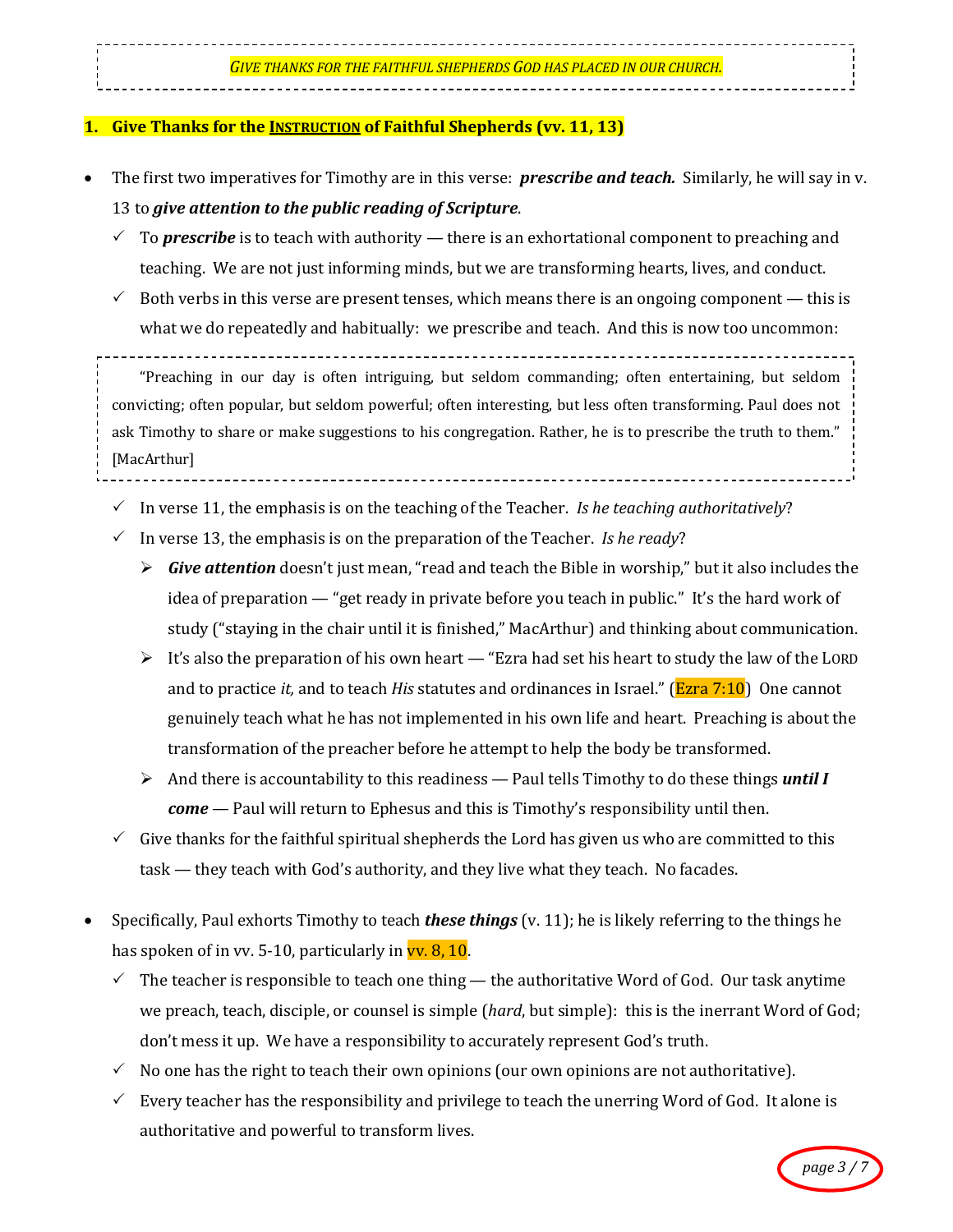- I This book is the revelation of **the living God** and gives us all hope and salvation  $(\mathbf{v. 10})$ .
- It This book is the means of godliness and transformation  $(6:3-4)$ .
- It This book is uniquely authoritative  $(2$  Tim. 3:16-17).
- It This book is our calling and command to teach  $(2 \text{ Tim. } 4:1)$ .
- It is book is our only message in any time (when it is "acceptable" and not;  $2$  Tim. 4:2-3).
- This book contains the "healthy" doctrine that leads to "healthy" living (Titus 2:1ff).
- $\checkmark$  And thanks be to God, He has given us such a Word that is able to change us. He has given us the one effective tool to minister to people's lives. He has given us the privilege of using it to care for souls  $(1$  Tim. 1:5). And He has given us faithful servants who faithfully instruct from His Word.

# **2.** Give Thanks for the **EXAMPLE** of Faithful Shepherds (v. 12)

- When Timothy was installed as pastor at Ephesus, he was evidently a young man so the apostle says, Let no one look down on your youthfulness. Generally that term "youth" referred to someone under the age of 40, so we think Timothy might have been in his early 30s when this letter was written.
	- $\checkmark$  Paul inserts this because Timothy "had no long record to establish credibility..." [MacArthur] His teaching, ministry, and faithfulness had not yet been tested.
	- $\checkmark$  Twenty years ago this applied to Keith. I'm sorry, brother, but biblically you are now middle-aged, and this part of Paul's command no longer directly applies.  $\odot$  You are seasoned and mature.
- Timothy did have something he could do in the absence of gray hair and experience he could prove to be an example. He could be someone worth emulating (cf.  $1$  Cor. 11:1;  $1$  Pt. 5:3). Paul suggested five areas of his life where he should be particularly careful to live an exemplary life (not an exhaustive list):
	- $\checkmark$  His **speech** not just when he teaches, but his daily conversation; are his words graciously true and kind (Eph. 4:25, 31-32)? Do they give grace according the need of the moment?
	- $\checkmark$  His **conduct** what is he like in his daily affairs; how does he treat people when he has been sinned against; what is he like when he is alone; is he above reproach  $(3:2)$ ?
	- $\checkmark$  His *love* does He love God and God's people (1:5)? One of the saddest condemnations of a pastor I read was of A.W. Tozer - after his death, his widowed wife remarried and someone asked her shortly afterwards about her new marriage. She said, "Aiden loved God; [my new husband] loves me." There should be no such dichotomy. To love God is to love God's people and live sacrificially for them  $-$  serving no matter the cost to us because we love Christ.
	- $\checkmark$  His **faith** not just a reference to his trust of Christ for salvation, but his faithfulness & unwavering commitment to Christ. He doesn't deviate away from Christ. He is trustworthy  $(1 \text{ Cor. } 4:2)$ .
	- $\checkmark$  His **purity** he has a life of integrity in all things. He will do what is right.
- Aside from the command for the elder and leader to pursue these things, we should also rejoice that God enables us to do these things through the Spirit (Rom. 8:4). We really can please Him  $(2$  Cor. 5:9).

*page 4 / 7*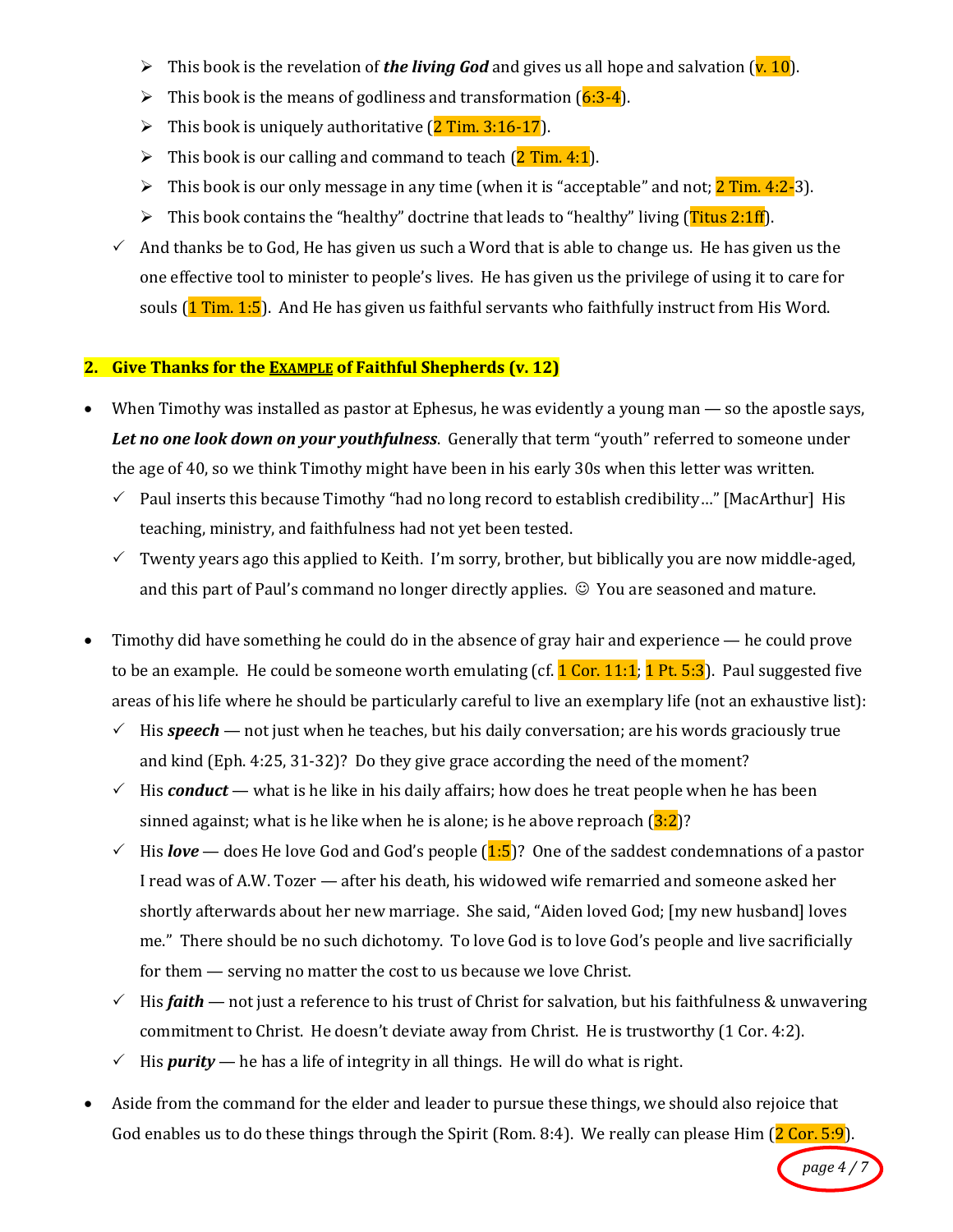## **3. Give Thanks for the SPIRITUAL GIFTS of Faithful Shepherds (v. 14)**

- *Do not neglect the spiritual gift within you* i.e., "you have a spiritual gift; use it for the care and strengthening of the church body" (Rom. 12:3-8; 1 Cor. 12).
	- There is an implied warning with this command there is going to be a temptation to forget the spiritual gift (the divine enablement) and attempt to do things in one's own power and wisdom (which will result in what man can do and not in what God can do).
	- $\checkmark$  There is always a temptation to abandon God's plan and provision for living life and building the church. We will always neglect that gift to our own detriment and the detriment of the church.
	- $\checkmark$  Paul also reminds him of the source of the spiritual gift:
		- It is **within you** while not stated specifically, the implication is, "you didn't put it there."
		- Instead it came by *prophetic utterance* in the early church there was a prophetic revelation about the gifting of Timothy and that's how he received the gift. It's a reminder that the gift came from God; the source (like us) is not from Timothy, but from God  $(1$  Cor. 12:7, 11).
		- $\triangleright$  This gift also came with the laying on of hands by the presbytery that is, in a symbolic act, the elders placed their hands on Timothy and marked him out for this ministry responsibility. He did not have a right to act on his own; he needed to act in concert with the recognition from the church of God's direction on his life and ministry.
	- $\checkmark$  This is a reminder to Timothy that he does not originate his spiritual gift; he is simply a steward of it and he needs to employ it as a faithful steward, living as if it really is a treasured gift. We might say, "I must use the gift God has given me! I must not waste it!"
- This is another reminder of the grace of God to give us as a church the exact giftedness we need to care for one another  $(\text{Eph. 4:11ff})$ . He does that generally, but He also does it particularly with individual churches. We have exactly the right gifts and right gifted people to care for one another. He has sovereignly provided through His distribution of gifts. We should give thanks for that provision.

# **4.** Give Thanks for the **FAITHFULNESS** of Faithful Shepherds (vv. 15-16)

- There are a series of commands in these verses that relate to an elder's private life: **take pains...be** *absorbed…pay close attention…persevere*.
	- $\checkmark$  He should work hard on his *teaching*, but he should take just as many pains (work just as hard) on his personal life and character.
	- $\checkmark$  The word **absorbed** is not actually in the Greek text; it says literally, "be *in* them" we might say, "Get into it!" He should be consumed with his personal life as well as his ministry.
	- $\checkmark$  He should not only be an effective teacher and preacher, but he should also be an effective disciple of Jesus Christ so that *his progress is evident to all*.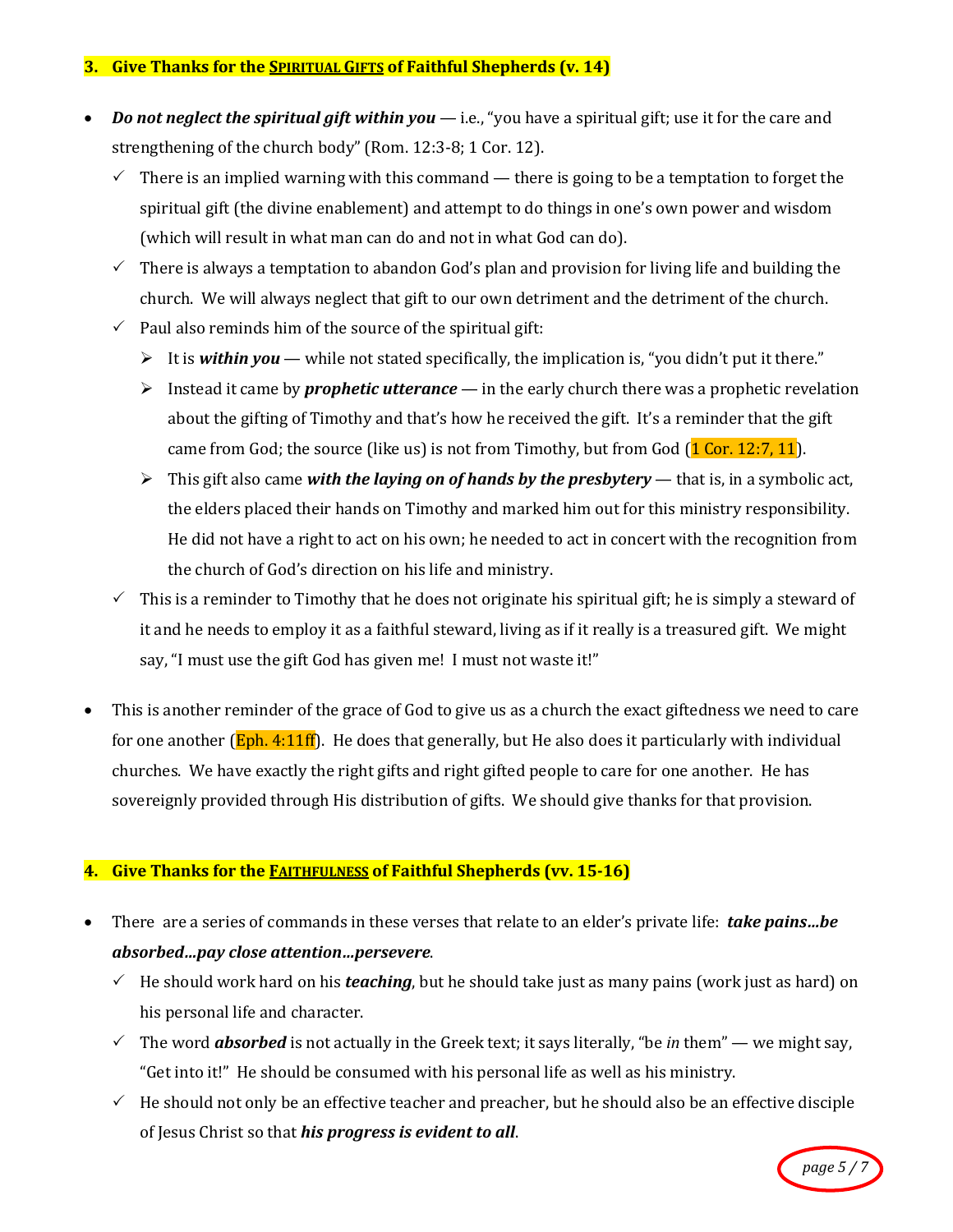- $\checkmark$  The idea is that he lives with such openness with the people that they see where he is being changed and transformed. He is still flawed (still has the flesh), but he is making progress.
- $\checkmark$  He is growing in grace, and that is not his evaluation, but the obvious evaluation from the church.
- The result of all these things is that it *insures salvation both for yourself and for those who hear*...
	- $\checkmark$  He doesn't mean that his good conduct leads to or produces salvation. He does mean that because he perseveres, it gives evidence that he has been saved in a way that leads to final salvation. He does not have a false profession of faith (and too frequently there are false professors,  $2$  Tim. 4:10).
	- $\checkmark$  He is also able to help others in a way that leads to their salvation faithfully preaching and living the gospel of Christ and showing others how to do the same.
	- There is no better proof that a ministry is authentic than its ability to persevere." [Swindoll]
- When you have a faithful shepherd, give thanks to God because God has saved him and God is sanctifying him; it's evidence of God's fruit in that shepherd and through that shepherd. (And faithful shepherds have always been in short supply and they may be a sign of God's judgment against His people; cf. Zech. 11:15-17).
- Gratitude for God's faithful shepherds leads to one final source of gratitude...

# **5. Give Thanks for God's PARTICULAR Gift to Grace Bible Church**

- There is *so much* reason for gratitude as we think about how God has provided for our church.
	- $\checkmark$  We have faithful home group leaders.
	- $\checkmark$  We have faithful counselors.
	- $\checkmark$  We have faithful disciplers (and I'm thrilled about the training program that's being developed)!
	- $\checkmark$  We have faithful SS and Children's Church teachers.
	- $\checkmark$  We have faithful deacons and servants in many areas of ministry.
	- $\checkmark$  We have faithful elders.
	- $\checkmark$  We have a faithful associate pastor.
- Perhaps as I was preaching, because this day we are recognizing Keith, you were thinking about how he measures up to the commands in these verses. I sure did as I was studying this week.
	- $\checkmark$  He is a faithful teacher. We hear it from him every Sunday morning and we see it at our conference, and we have been helped in the counseling room, and we are told by many others.
	- $\checkmark$  He is a faithful example. I'm unafraid to say, "Look at Keith and model your life after him." You will not be led away from Christ if you follow Keith (1 Cor. 11:1).
	- $\checkmark$  He faithfully uses his spiritual gifts. And we have seen those gifts flourish and mature as well.
	- $\checkmark$  He is faithful to Christ. He is not the same as he was 20 years ago. He is *more* like Jesus Christ.